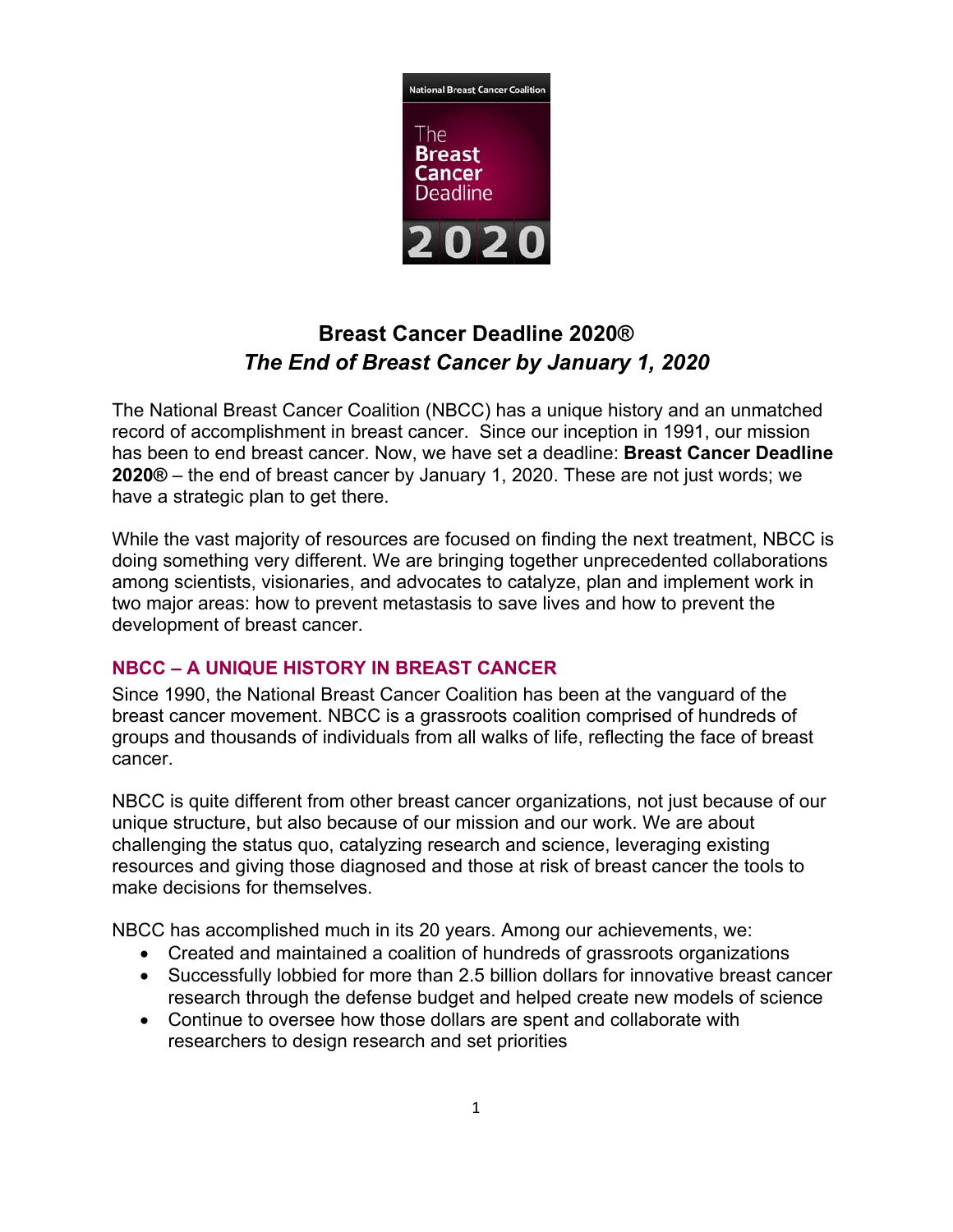- Conceived of and successfully lobbied for legislation to ensure women diagnosed through the CDC Breast and Cervical Cancer Screening Act would have access to treatment
- Created unprecedented science training programs for lay advocates (Project LEAD®) both in the United States and internationally to give women and men with breast cancer a seat at the table where decisions about breast cancer are made
- Created new models of research collaborations around clinical trials in breast cancer

### **A NEW SENSE OF URGENCY – A DEADLINE**

As NBCC neared its  $20<sup>th</sup>$  anniversary, we knew that our 20 years of accomplishments were not enough to achieve our mission. It was time to embark on the most important campaign in the history of breast cancer: **Breast Cancer Deadline 2020®**, a global campaign to end breast cancer within 10 years.

The reality is that more than 250,000 women and almost 2,000 men will be diagnosed with invasive and in situ breast cancer this year, and it will take more than 40,000 lives in the United States and 500,000 worldwide. Despite years of campaigns to raise awareness, ever expanding screening programs, increased fundraising efforts and research, breast cancer incidence and mortality have not changed significantly.

We now have the tools, information, resources and wisdom to create a global strategy to end breast cancer, and setting a deadline is the essential first step. Our understanding of the biology, etiology and genetics of breast cancer has increased dramatically. New disciplines have shed light on the process of innovation and how organizational systems evolve. And of course our capacity to gather, synthesize and analyze information is beyond anything even conceivable 20 years ago. By leveraging all available resources in a collaborative and rapid research process, it will be possible to catalyze the development of innovative ideas that will ultimately end breast cancer. The goal is not to create better tools to identify breast cancer, or better mechanisms for managing it. The goal is to take what is already known and build upon that knowledge for the sole purpose of ending the disease.

#### **A STRATEGIC PLAN OF ACTION**

Setting a deadline is not enough; we need a plan to get there. NBCC has developed a strategic plan for meeting the deadline and is engaging all stakeholders around the goal. No one who can help will be excluded.

#### **Science and Research**

Together we will develop integrated, strategic plans around specific but overarching questions that must be answered to end breast cancer by the end of the decade. We will then implement the plans and catalyze progress toward an end to breast cancer.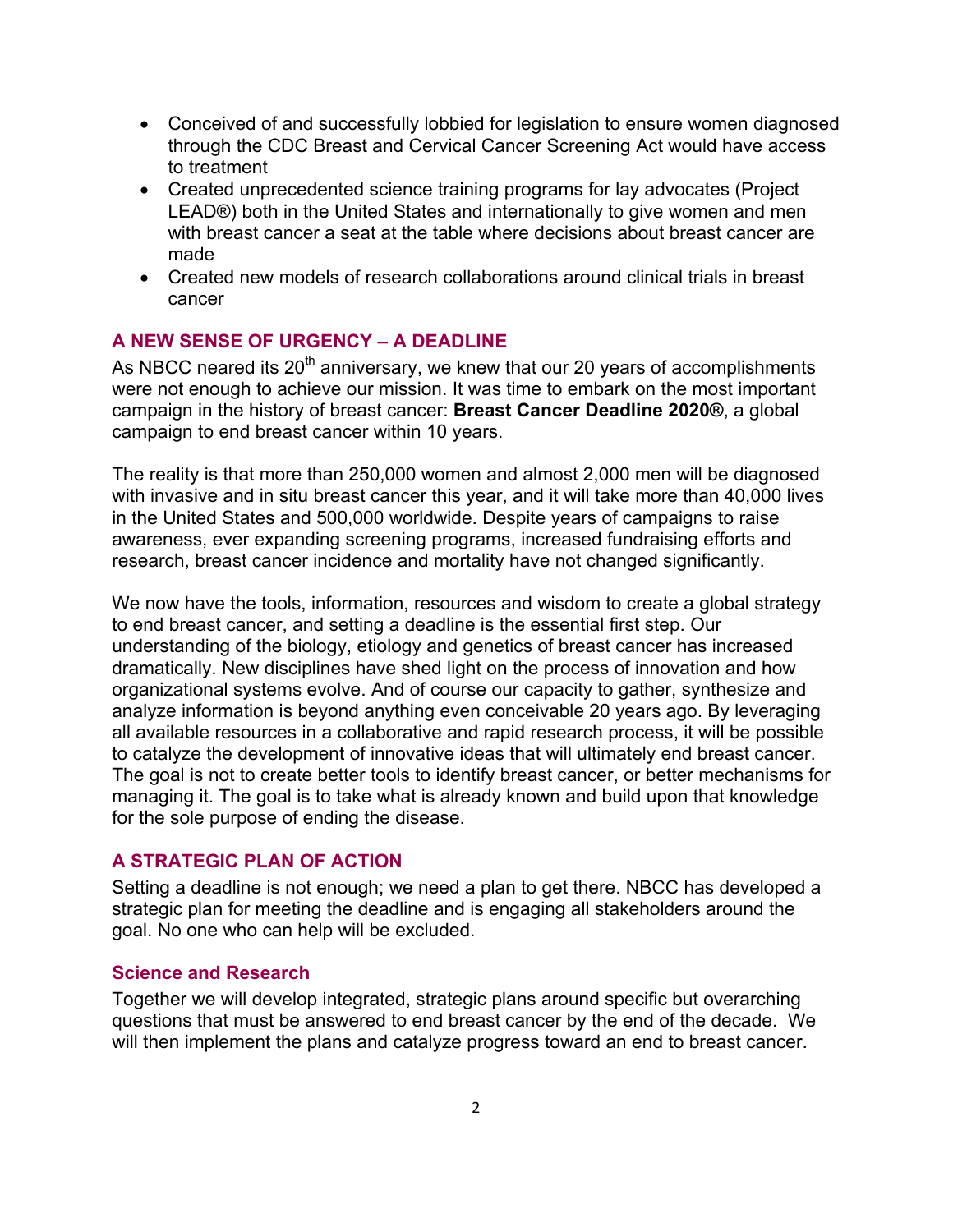What does the end of breast cancer mean? Knowing how to prevent it and knowing how to prevent people from dying of it. While the majority of breast cancer research is focused on finding the next treatment drug, we are focused on two issues:

- 1. The causes and prevention of breast cancer metastasis
- 2. How to prevent the disease from developing in the first instance

In 2011, we will convene two summits, one each on the topics of metastasis and primary prevention. At these summits, participants will begin articulating major issues that are ripe for further work and that would have a significant impact on breast cancer. Reports from these summits will be published and will set the stage for a series of catalytic projects and strategic plans in each of these areas. These plans will ensure that the appropriate research takes place, is translated to the clinic and results in an end to breast cancer.

Our pilot catalytic project has started with promising results. In March 2010, we began looking at the feasibility of a preventive vaccine for breast cancer. As a result, NBCC established the Artemis Project® to develop and implement a five-year strategic plan for a preventive vaccine. Some of the leading breast cancer researchers, as well as a cadre of multi-disciplinary visionaries, are participating in this venture.

#### **The Government Role**

Our plan also includes a legislative component. NBCC hosted a Public Policy Roundtable in January 2011 with a small group of individuals who think innovatively about how government should work and what role it plays in research and health care. Based on that discussion, on our independent research and analysis, and on NBCC's public policy work over the past years, NBCC has developed legislation to help achieve **Breast Cancer Deadline 2020®.**

#### **Transparency and Accountability**

Beginning with a baseline report in May 2011, NBCC will issue Annual Progress Reports about **Breast Cancer Deadline 2020®**. These reports, which will summarize the state of breast cancer as well as the status of NBCC's work to end breast cancer, will hold us and the entire breast cancer community accountable to the Deadline. Starting in 2013, NBCC will convene biennial Leadership Summits to examine progress and provide guidance and direction for the ongoing work to achieve **Breast Cancer Deadline 2020®**.

#### **CHANGING THE CONVERSATION**

In tandem with these programmatic efforts, NBCC has undertaken an expansive effort to change the conversation around breast cancer to a dialogue about ending the disease by 2020. Through the use of cutting-edge web tools, education and training, new activists will be engaged to spread the word about **Breast Cancer Deadline 2020®**  across the globe. These women and men will play a role in educating their communities about how to end breast cancer and will bring us closer to our goal.